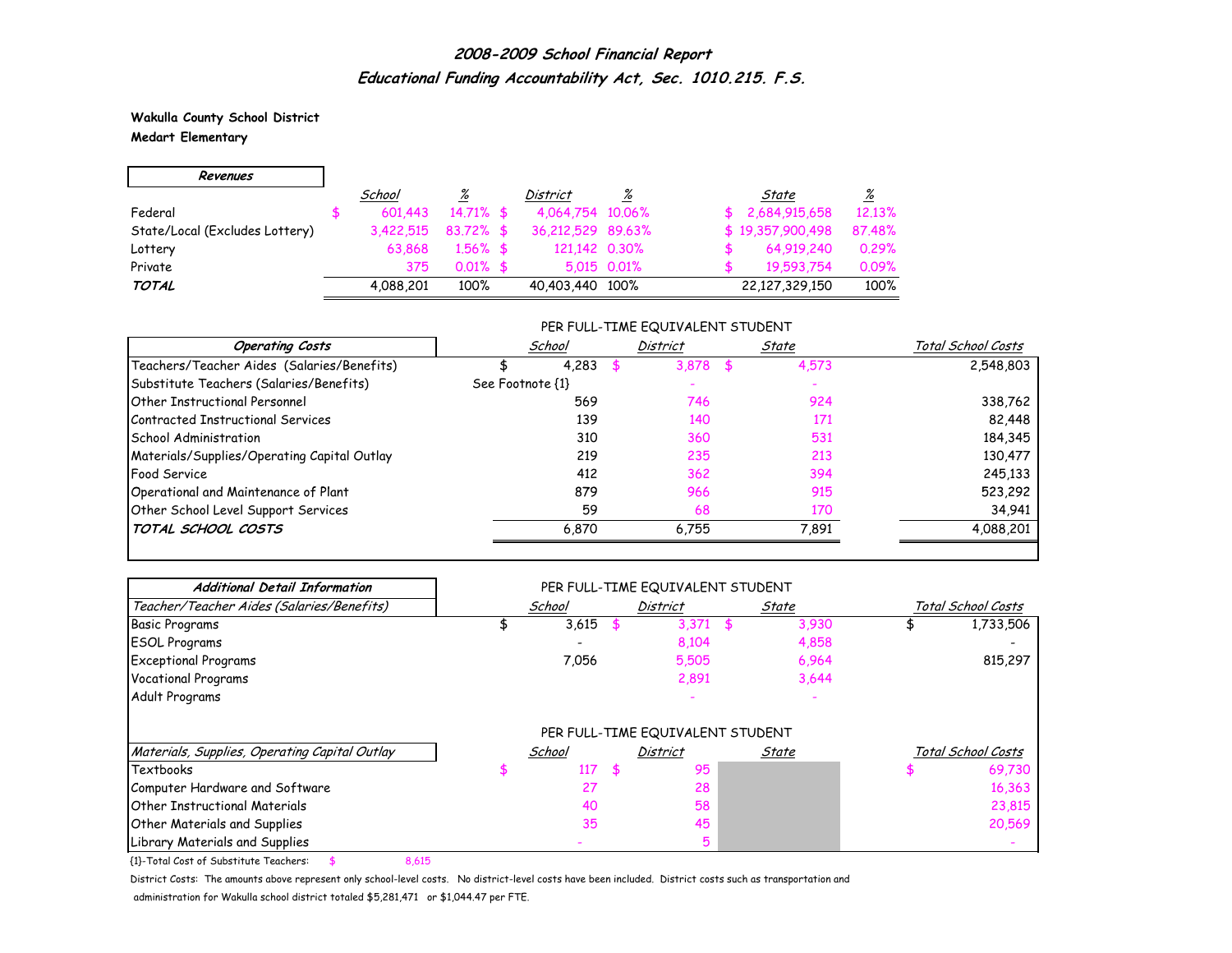**Wakulla County School District Riversprings Middle School**

 $\mathsf{r}$ 

 $\overline{\phantom{0}}$ 

| Revenues                       |           |              |                   |             |                  |          |
|--------------------------------|-----------|--------------|-------------------|-------------|------------------|----------|
|                                | School    | %            | <b>District</b>   | %           | State            | <u>%</u> |
| Federal                        | 410.475   | $10.85\%$ \$ | 4,064,754 10,06%  |             | 2,684,915,658    | 12.13%   |
| State/Local (Excludes Lottery) | 3.269.826 | $86.41\%$ \$ | 36,212,529 89,63% |             | \$19,357,900,498 | 87.48%   |
| Lottery                        | 103.543   | $2.74\%$ \$  | 121,142 0.30%     |             | 64,919,240       | 0.29%    |
| Private                        | 375       | $0.01\%$ \$  |                   | 5.015 0.01% | 19,593,754       | 0.09%    |
| <b>TOTAL</b>                   | 3,784,219 | 100%         | 40,403,440 100%   |             | 22,127,329,150   | 100%     |

### PER FULL-TIME EQUIVALENT STUDENT

| <b>Operating Costs</b>                      | School           | District | State | Total School Costs |
|---------------------------------------------|------------------|----------|-------|--------------------|
| Teachers/Teacher Aides (Salaries/Benefits)  | 3,889            | 3.878    | 4,573 | 2,056,399          |
| Substitute Teachers (Salaries/Benefits)     | See Footnote {1} |          |       |                    |
| Other Instructional Personnel               | 805              | 746      | 924   | 425,575            |
| Contracted Instructional Services           | 116              | 140      | 171   | 61,412             |
| School Administration                       | 534              | 360      | 531   | 282,436            |
| Materials/Supplies/Operating Capital Outlay | 153              | 235      | 213   | 80,782             |
| <b>Food Service</b>                         | 467              | 362      | 394   | 247,003            |
| Operational and Maintenance of Plant        | 1,111            | 966      | 915   | 587,194            |
| Other School Level Support Services         | 82               | 68       | 170   | 43,418             |
| TOTAL SCHOOL COSTS                          | 7.157            | 6.755    | 7,891 | 3,784,219          |

| <b>Additional Detail Information</b>          | PER FULL-TIME EQUIVALENT STUDENT |        |    |                                  |    |       |                    |                    |  |  |
|-----------------------------------------------|----------------------------------|--------|----|----------------------------------|----|-------|--------------------|--------------------|--|--|
| Teacher/Teacher Aides (Salaries/Benefits)     |                                  | School |    | <b>District</b>                  |    | State | Total School Costs |                    |  |  |
| <b>Basic Programs</b>                         |                                  | 3,268  |    | 3,371                            | \$ | 3,930 |                    | 1,353,572          |  |  |
| <b>ESOL Programs</b>                          |                                  |        |    | 8,104                            |    | 4,858 |                    |                    |  |  |
| <b>Exceptional Programs</b>                   |                                  | 6,134  |    | 5,505                            |    | 6,964 |                    | 702,827            |  |  |
| <b>Vocational Programs</b>                    |                                  |        |    | 2,891                            |    | 3,644 |                    |                    |  |  |
| Adult Programs                                |                                  |        |    |                                  |    |       |                    |                    |  |  |
|                                               |                                  |        |    | PER FULL-TIME EQUIVALENT STUDENT |    |       |                    |                    |  |  |
| Materials, Supplies, Operating Capital Outlay |                                  | School |    | District                         |    | State |                    | Total School Costs |  |  |
| Textbooks                                     |                                  | 39     | £. | 95                               |    |       |                    | 20,462             |  |  |
| Computer Hardware and Software                |                                  | 25     |    | 28                               |    |       |                    | 13,288             |  |  |
| Other Instructional Materials                 |                                  | 48     |    | 58                               |    |       |                    | 25,450             |  |  |
| Other Materials and Supplies                  |                                  | 41     |    | 45                               |    |       |                    | 21,582             |  |  |
| Library Materials and Supplies                |                                  | 6      |    | 5                                |    |       |                    | 3,162              |  |  |

{1}-Total Cost of Substitute Teachers: \$ 8,132

District Costs: The amounts above represent only school-level costs. No district-level costs have been included. District costs such as transportation and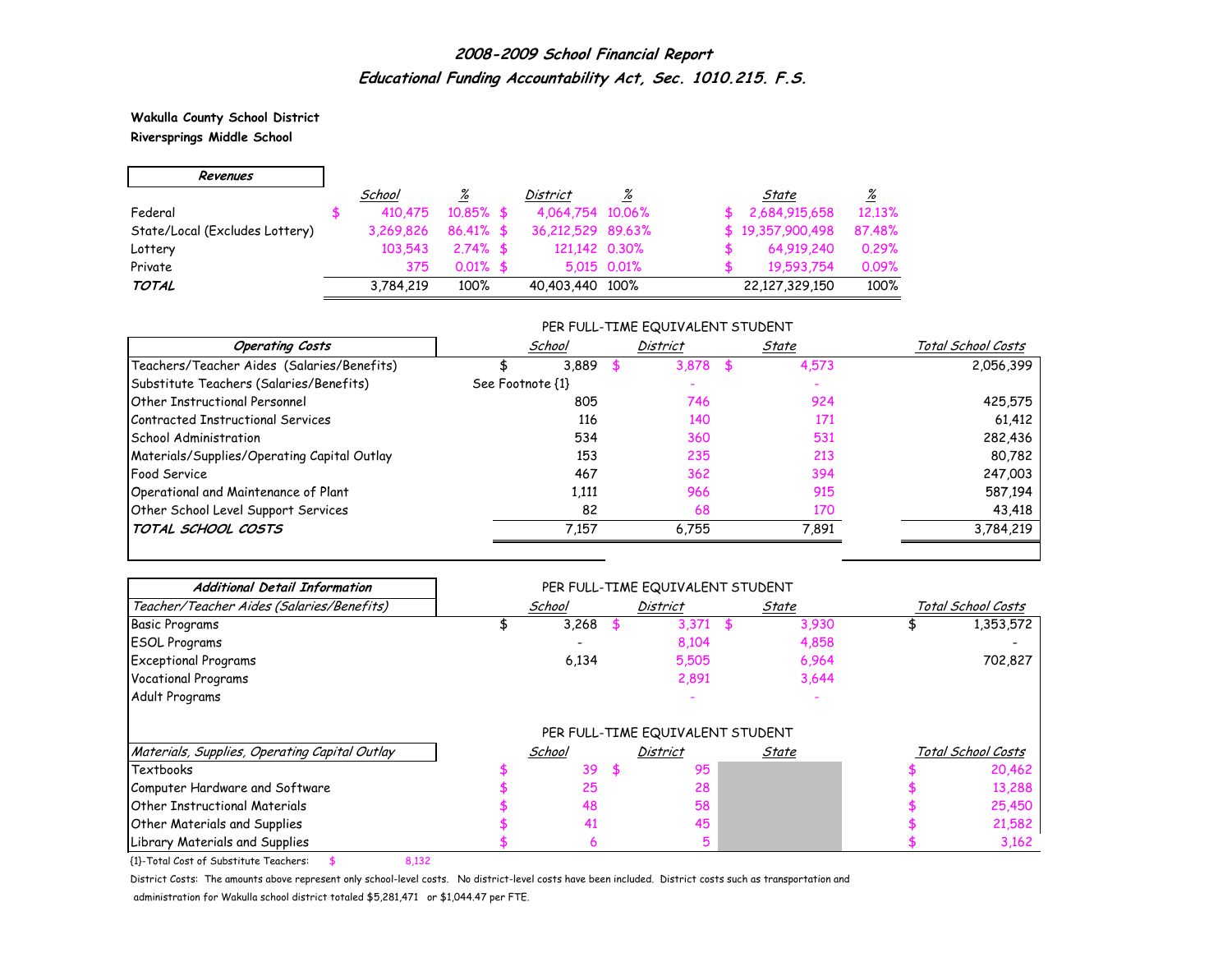**Wakulla County School District Second Chance School**

r.

| Revenues                       |         |              |                   |             |                  |                 |
|--------------------------------|---------|--------------|-------------------|-------------|------------------|-----------------|
|                                | School  | <u>%</u>     | <b>District</b>   | %           | State            | $\frac{\%}{\%}$ |
| Federal                        | 31.521  | $6.06\%$ \$  | 4,064,754 10,06%  |             | 2,684,915,658    | 12.13%          |
| State/Local (Excludes Lottery) | 486.709 | $93.63\%$ \$ | 36,212,529 89,63% |             | \$19,357,900,498 | 87.48%          |
| Lottery                        | 1.244   | $0.24\%$ \$  | 121,142 0.30%     |             | 64,919,240       | 0.29%           |
| Private                        | 375     | $0.07\%$ \$  |                   | 5.015 0.01% | 19.593.754       | 0.09%           |
| <b>TOTAL</b>                   | 519.849 | 100%         | 40,403,440 100%   |             | 22,127,329,150   | 100%            |

### PER FULL-TIME EQUIVALENT STUDENT

| <b>Operating Costs</b>                      |                  | School | <b>District</b> | State | Total School Costs |
|---------------------------------------------|------------------|--------|-----------------|-------|--------------------|
| Teachers/Teacher Aides (Salaries/Benefits)  |                  | 9,833  | 3,878           | 4,573 | 290,080            |
| Substitute Teachers (Salaries/Benefits)     | See Footnote {1} |        |                 |       |                    |
| Other Instructional Personnel               |                  | 4,561  | 746             | 924   | 134,545            |
| Contracted Instructional Services           |                  | 114    | 140             | 171   | 3,353              |
| <b>School Administration</b>                |                  |        | 360             | 531   | 76                 |
| Materials/Supplies/Operating Capital Outlay |                  | 477    | 235             | 213   | 14,066             |
| Food Service                                |                  | 303    | 362             | 394   | 8.943              |
| Operational and Maintenance of Plant        |                  | 2.175  | 966             | 915   | 64,149             |
| Other School Level Support Services         |                  | 157    | 68              | 170   | 4,637              |
| TOTAL SCHOOL COSTS                          |                  | 17,623 | 6,755           | 7,891 | 519,849            |

| <b>Additional Detail Information</b>          | PER FULL-TIME EQUIVALENT STUDENT |        |     |                                  |    |       |                    |                    |  |  |  |
|-----------------------------------------------|----------------------------------|--------|-----|----------------------------------|----|-------|--------------------|--------------------|--|--|--|
| Teacher/Teacher Aides (Salaries/Benefits)     |                                  | School |     | District                         |    | State | Total School Costs |                    |  |  |  |
| <b>Basic Programs</b>                         |                                  | 8,727  |     | 3,371                            | -S | 3,930 |                    | 170,176            |  |  |  |
| <b>ESOL Programs</b>                          |                                  |        |     | 8,104                            |    | 4,858 |                    |                    |  |  |  |
| <b>Exceptional Programs</b>                   |                                  | 11,990 |     | 5,505                            |    | 6,964 |                    | 119,904            |  |  |  |
| <b>Vocational Programs</b>                    |                                  |        |     | 2,891                            |    | 3,644 |                    |                    |  |  |  |
| Adult Programs                                |                                  |        |     |                                  |    |       |                    |                    |  |  |  |
|                                               |                                  |        |     | PER FULL-TIME EQUIVALENT STUDENT |    |       |                    |                    |  |  |  |
| Materials, Supplies, Operating Capital Outlay |                                  | School |     | District                         |    | State |                    | Total School Costs |  |  |  |
| Textbooks                                     |                                  | 297    | \$. | 95                               |    |       |                    | 8,773              |  |  |  |
| Computer Hardware and Software                |                                  | 28     |     | 28                               |    |       |                    | 837                |  |  |  |
| Other Instructional Materials                 |                                  | 114    |     | 58                               |    |       |                    | 3,349              |  |  |  |
| <b>Other Materials and Supplies</b>           |                                  | 38     |     | 45                               |    |       |                    | 1,108              |  |  |  |
| Library Materials and Supplies                |                                  |        |     |                                  |    |       |                    |                    |  |  |  |

{1}-Total Cost of Substitute Teachers: \$ 2,450

District Costs: The amounts above represent only school-level costs. No district-level costs have been included. District costs such as transportation and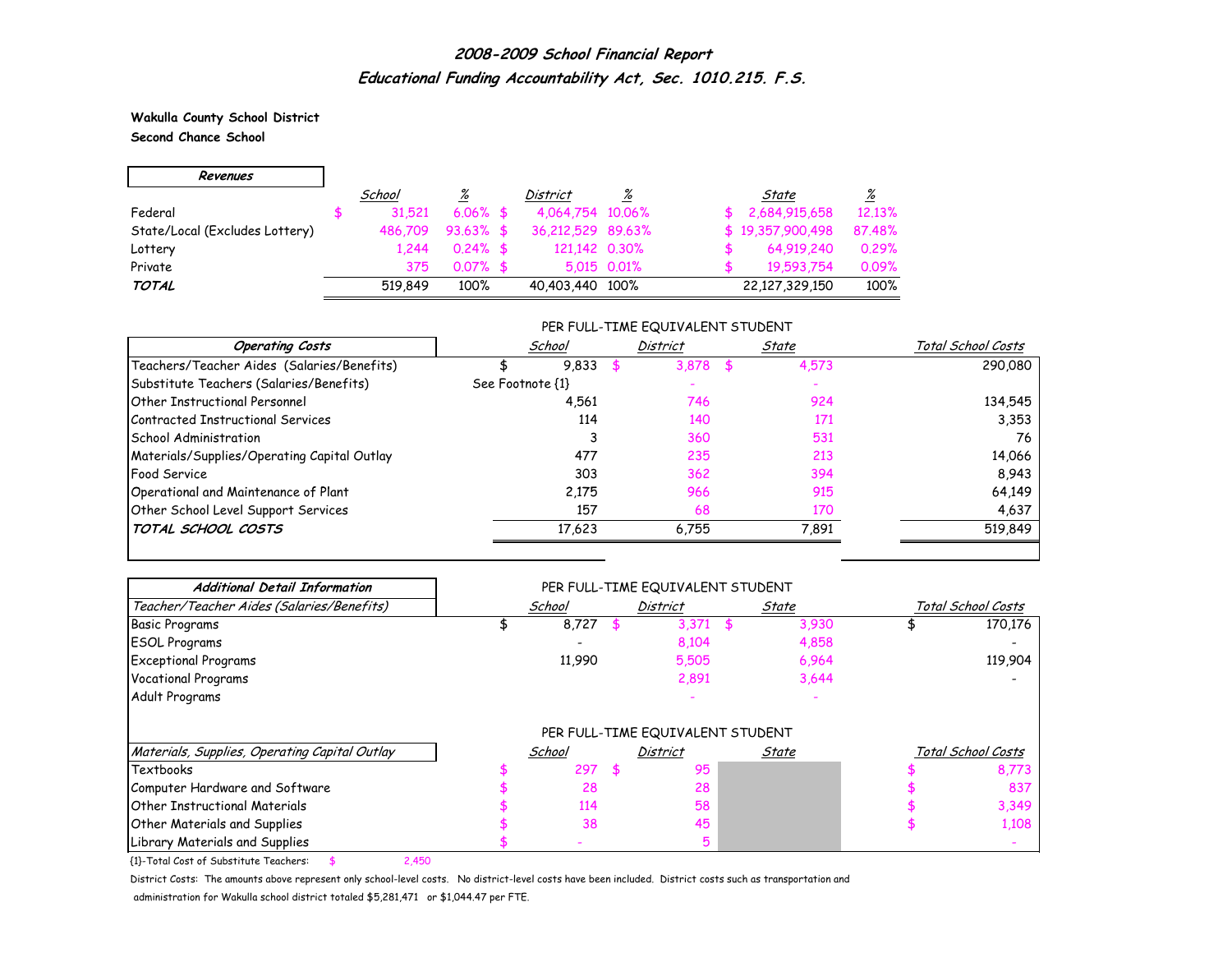### **Wakulla County School District Crawfordville Elementary**

r.

| Revenues                       |           |             |                   |                 |                  |                 |
|--------------------------------|-----------|-------------|-------------------|-----------------|------------------|-----------------|
|                                | School    | <u>%</u>    | <b>District</b>   | $\frac{\%}{\%}$ | State            | $\frac{\%}{\%}$ |
| Federal                        | 530.583   | 13,88% \$   | 4,064,754 10,06%  |                 | \$2,684,915,658  | 12.13%          |
| State/Local (Excludes Lottery) | 3.271.091 | 85.58% \$   | 36,212,529 89,63% |                 | \$19,357,900,498 | 87.48%          |
| Lottery                        | 20.024    | $0.52\%$ \$ | 121,142 0.30%     |                 | 64,919,240       | 0.29%           |
| Private                        | 375       | $0.01\%$ \$ |                   | 5,015 0,01%     | 19.593.754       | 0.09%           |
| TOTAL                          | 3,822,073 | 100%        | 40,403,440 100%   |                 | 22,127,329,150   | 100%            |

### PER FULL-TIME EQUIVALENT STUDENT

| <b>Operating Costs</b>                      |                  | School | District | State | Total School Costs |
|---------------------------------------------|------------------|--------|----------|-------|--------------------|
| Teachers/Teacher Aides (Salaries/Benefits)  |                  | 3,666  | 3,878    | 4,573 | 2,289,578          |
| Substitute Teachers (Salaries/Benefits)     | See Footnote {1} |        |          |       |                    |
| Other Instructional Personnel               |                  | 582    | 746      | 924   | 363,606            |
| Contracted Instructional Services           |                  | 177    | 140      | 171   | 110,694            |
| School Administration                       |                  | 295    | 360      | 531   | 183,949            |
| Materials/Supplies/Operating Capital Outlay |                  | 230    | 235      | 213   | 143,605            |
| <b>Food Service</b>                         |                  | 365    | 362      | 394   | 227,882            |
| Operational and Maintenance of Plant        |                  | 752    | 966      | 915   | 469,742            |
| Other School Level Support Services         |                  | 53     | 68       | 170   | 33,017             |
| TOTAL SCHOOL COSTS                          |                  | 6.120  | 6.755    | 7,891 | 3,822,073          |

| <b>Additional Detail Information</b>          | PER FULL-TIME EQUIVALENT STUDENT |        |    |                                  |                         |       |                    |                    |  |  |  |
|-----------------------------------------------|----------------------------------|--------|----|----------------------------------|-------------------------|-------|--------------------|--------------------|--|--|--|
| Teacher/Teacher Aides (Salaries/Benefits)     |                                  | School |    | <b>District</b>                  |                         | State | Total School Costs |                    |  |  |  |
| <b>Basic Programs</b>                         |                                  | 3,153  |    | 3,371                            | $\overline{\mathbf{5}}$ | 3,930 |                    | 1,632,091          |  |  |  |
| <b>ESOL Programs</b>                          |                                  | 10,888 |    | 8,104                            |                         | 4,858 |                    | 30,705             |  |  |  |
| <b>Exceptional Programs</b>                   |                                  | 6,027  |    | 5,505                            |                         | 6,964 |                    | 626,782            |  |  |  |
| <b>Vocational Programs</b>                    |                                  |        |    | 2,891                            |                         | 3,644 |                    |                    |  |  |  |
| Adult Programs                                |                                  |        |    |                                  |                         |       |                    |                    |  |  |  |
|                                               |                                  |        |    | PER FULL-TIME EQUIVALENT STUDENT |                         |       |                    |                    |  |  |  |
| Materials, Supplies, Operating Capital Outlay |                                  | School |    | <b>District</b>                  |                         | State |                    | Total School Costs |  |  |  |
| Textbooks                                     |                                  | 113    | \$ | 95                               |                         |       |                    | 70,804             |  |  |  |
| Computer Hardware and Software                |                                  |        |    | 28                               |                         |       |                    | 4,249              |  |  |  |
| Other Instructional Materials                 |                                  | 42     |    | 58                               |                         |       |                    | 26,360             |  |  |  |
| <b>Other Materials and Supplies</b>           |                                  | 68     |    | 45                               |                         |       |                    | 42,191             |  |  |  |
| Library Materials and Supplies                |                                  | 0      |    | 5                                |                         |       |                    | 185                |  |  |  |

{1}-Total Cost of Substitute Teachers: \$ 7,336

District Costs: The amounts above represent only school-level costs. No district-level costs have been included. District costs such as transportation and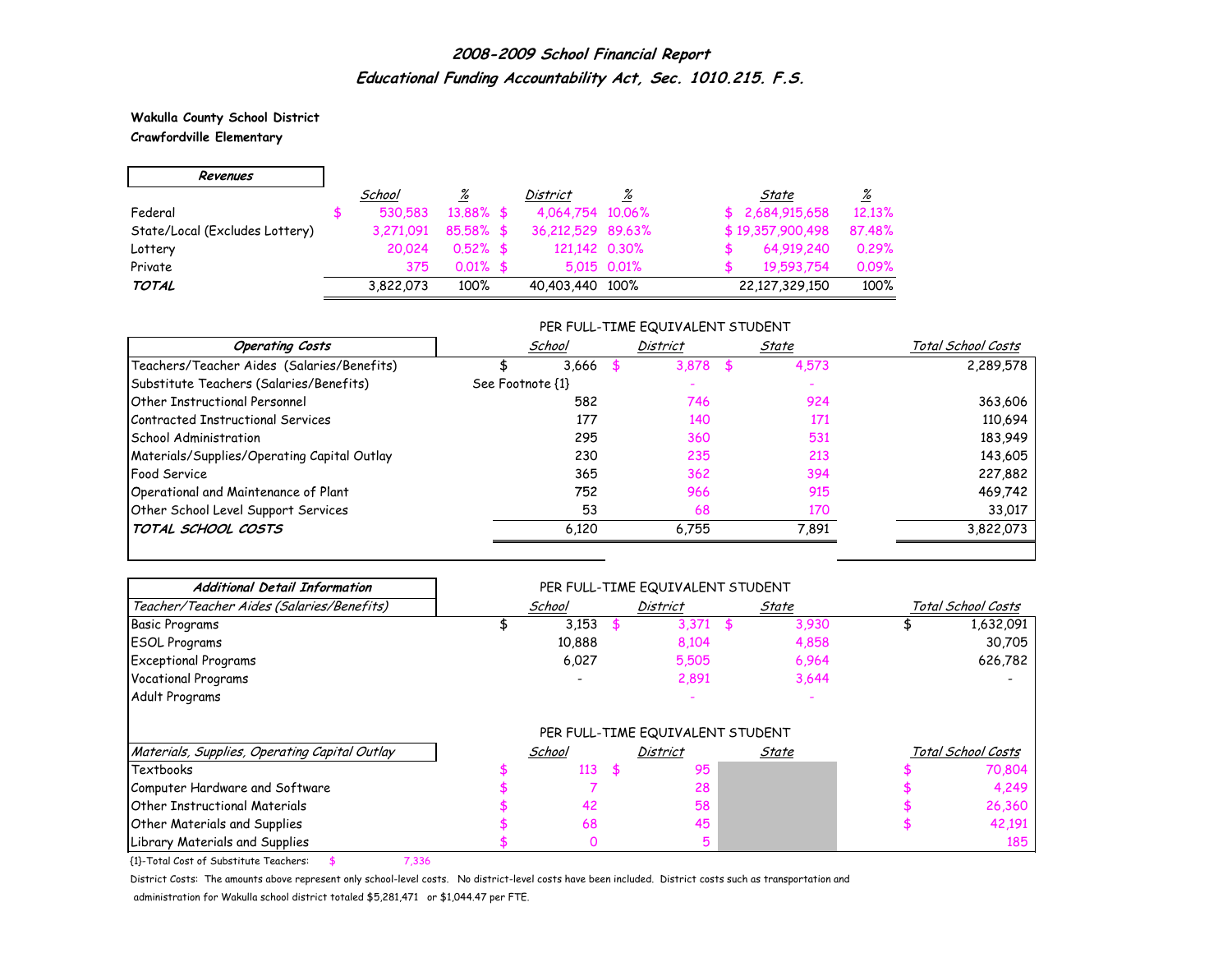**Wakulla County School District Wakulla High School**

H

| Revenues                       |           |                 |                   |             |                  |                 |
|--------------------------------|-----------|-----------------|-------------------|-------------|------------------|-----------------|
|                                | School    | $\frac{\%}{\%}$ | District          | %           | State            | $\frac{\%}{\%}$ |
| Federal                        | 805,459   | $9.76%$ \$      | 4,064,754 10,06%  |             | \$2,684,915,658  | 12.13%          |
| State/Local (Excludes Lottery) | 7.261.936 | 88.01% \$       | 36,212,529 89,63% |             | \$19,357,900,498 | 87.48%          |
| Lottery                        | 183,115   | $2.22\%$ \$     | 121,142 0.30%     |             | 64,919,240       | 0.29%           |
| Private                        | 375       | $0.00\%$ \$     |                   | 5.015 0.01% | 19,593,754       | 0.09%           |
| TOTAL                          | 8,250,885 | 100%            | 40,403,440 100%   |             | 22,127,329,150   | 100%            |

### PER FULL-TIME EQUIVALENT STUDENT

| <b>Operating Costs</b>                      | School           | <b>District</b> | State | Total School Costs |
|---------------------------------------------|------------------|-----------------|-------|--------------------|
| Teachers/Teacher Aides (Salaries/Benefits)  | 3,521            | 3.878           | 4,573 | 4,554,209          |
| Substitute Teachers (Salaries/Benefits)     | See Footnote {1} |                 |       |                    |
| Other Instructional Personnel               | 804              | 746             | 924   | 1,039,484          |
| Contracted Instructional Services           | 127              | 140             | 171   | 164,215            |
| School Administration                       | 303              | 360             | 531   | 391,421            |
| Materials/Supplies/Operating Capital Outlay | 246              | 235             | 213   | 318,170            |
| Food Service                                | 288              | 362             | 394   | 372,386            |
| Operational and Maintenance of Plant        | 1,015            | 966             | 915   | 1,312,666          |
| Other School Level Support Services         | 76               | 68              | 170   | 98,334             |
| TOTAL SCHOOL COSTS                          | 6,380            | 6.755           | 7,891 | 8,250,885          |

| <b>Additional Detail Information</b>          | PER FULL-TIME EQUIVALENT STUDENT |        |    |                                  |    |       |                    |                    |  |  |
|-----------------------------------------------|----------------------------------|--------|----|----------------------------------|----|-------|--------------------|--------------------|--|--|
| Teacher/Teacher Aides (Salaries/Benefits)     |                                  | School |    | District                         |    | State | Total School Costs |                    |  |  |
| <b>Basic Programs</b>                         |                                  | 3,160  |    | 3,371                            | \$ | 3,930 |                    | 2,707,669          |  |  |
| <b>ESOL Programs</b>                          |                                  | 3,631  |    | 8,104                            |    | 4,858 |                    | 3,050              |  |  |
| <b>Exceptional Programs</b>                   |                                  | 5,120  |    | 5,505                            |    | 6,964 |                    | 1,340,963          |  |  |
| <b>Vocational Programs</b>                    |                                  | 2,891  |    | 2,891                            |    | 3,644 |                    | 502,527            |  |  |
| Adult Programs                                |                                  |        |    |                                  |    |       |                    |                    |  |  |
|                                               |                                  |        |    | PER FULL-TIME EQUIVALENT STUDENT |    |       |                    |                    |  |  |
| Materials, Supplies, Operating Capital Outlay |                                  | School |    | District                         |    | State |                    | Total School Costs |  |  |
| Textbooks                                     |                                  | 35     | -S | 95                               |    |       |                    | 44,733             |  |  |
| Computer Hardware and Software                |                                  | 62     |    | 28                               |    |       |                    | 79,855             |  |  |
| <b>Other Instructional Materials</b>          |                                  | 90     |    | 58                               |    |       |                    | 116,106            |  |  |
| <b>Other Materials and Supplies</b>           |                                  | 60     |    | 45                               |    |       |                    | 77,477             |  |  |
| Library Materials and Supplies                |                                  | 8      |    | 5                                |    |       |                    | 9,809              |  |  |

{1}-Total Cost of Substitute Teachers: \$ 38,448

District Costs: The amounts above represent only school-level costs. No district-level costs have been included. District costs such as transportation and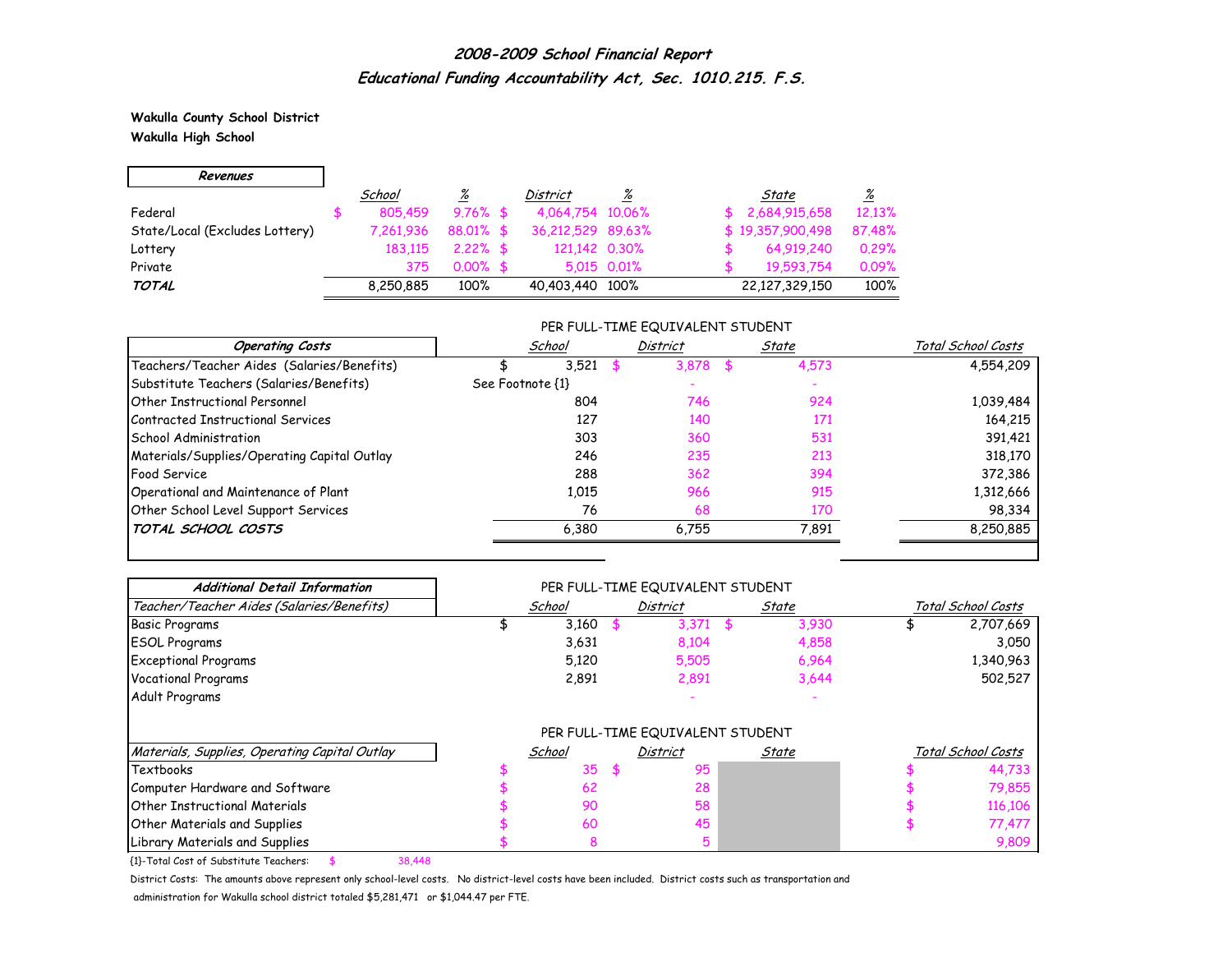**Wakulla County School District Wakulla Middle School**

r.

| Revenues                       |               |                 |                   |             |                  |                 |
|--------------------------------|---------------|-----------------|-------------------|-------------|------------------|-----------------|
|                                | <u>School</u> | $\frac{\%}{\%}$ | District          | %           | State            | $\frac{\%}{\%}$ |
| Federal                        | 382.217       | $9.49%$ \$      | 4,064,754 10,06%  |             | \$2,684,915,658  | 12.13%          |
| State/Local (Excludes Lottery) | 3.568.101     | 88.60% \$       | 36,212,529 89,63% |             | \$19,357,900,498 | 87.48%          |
| Lottery                        | 76.360        | $1.90\%$ \$     | 121,142 0.30%     |             | 64,919,240       | 0.29%           |
| Private                        | 375           | $0.01\%$ \$     |                   | 5.015 0.01% | 19,593,754       | 0.09%           |
| <b>TOTAL</b>                   | 4,027,053     | 100%            | 40,403,440 100%   |             | 22,127,329,150   | 100%            |

### PER FULL-TIME EQUIVALENT STUDENT

| <b>Operating Costs</b>                      | School           | <b>District</b> | State | Total School Costs |
|---------------------------------------------|------------------|-----------------|-------|--------------------|
| Teachers/Teacher Aides (Salaries/Benefits)  | 4,156            | 3.878           | 4,573 | 2,223,684          |
| Substitute Teachers (Salaries/Benefits)     | See Footnote {1} |                 |       |                    |
| Other Instructional Personnel               | 740              | 746             | 924   | 396,063            |
| Contracted Instructional Services           | 110              | 140             | 171   | 58,601             |
| <b>School Administration</b>                | 773              | 360             | 531   | 413,452            |
| Materials/Supplies/Operating Capital Outlay | 163              | 235             | 213   | 87.115             |
| <b>Food Service</b>                         | 376              | 362             | 394   | 201,127            |
| Operational and Maintenance of Plant        | 1,150            | 966             | 915   | 615,085            |
| Other School Level Support Services         | 60               | 68              | 170   | 31,926             |
| TOTAL SCHOOL COSTS                          | 7,528            | 6.755           | 7,891 | 4,027,053          |

| <b>Additional Detail Information</b>          |        | PER FULL-TIME EQUIVALENT STUDENT |             |                    |                    |
|-----------------------------------------------|--------|----------------------------------|-------------|--------------------|--------------------|
| Teacher/Teacher Aides (Salaries/Benefits)     | School | District                         | State       | Total School Costs |                    |
| <b>Basic Programs</b>                         | 3,497  | 3,371                            | \$<br>3,930 |                    | 1,530,766          |
| <b>ESOL Programs</b>                          | 2,826  | 8,104                            | 4,858       |                    | 1,187              |
| <b>Exceptional Programs</b>                   | 7,137  | 5,505                            | 6,964       |                    | 691,731            |
| <b>Vocational Programs</b>                    |        | 2,891                            | 3,644       |                    |                    |
| Adult Programs                                |        |                                  |             |                    |                    |
|                                               |        | PER FULL-TIME EQUIVALENT STUDENT |             |                    |                    |
| Materials, Supplies, Operating Capital Outlay | School | District                         | State       |                    | Total School Costs |
| Textbooks                                     | 65     | 95                               |             |                    | 34,719             |
| Computer Hardware and Software                | 16     | 28                               |             |                    | 8,353              |
| Other Instructional Materials                 | 56     | 58                               |             |                    | 29,905             |
| <b>Other Materials and Supplies</b>           | 26     | 45                               |             |                    | 14,138             |
| Library Materials and Supplies                | 5      | 5                                |             |                    | 2,855              |

{1}-Total Cost of Substitute Teachers: \$ 6,884

District Costs: The amounts above represent only school-level costs. No district-level costs have been included. District costs such as transportation and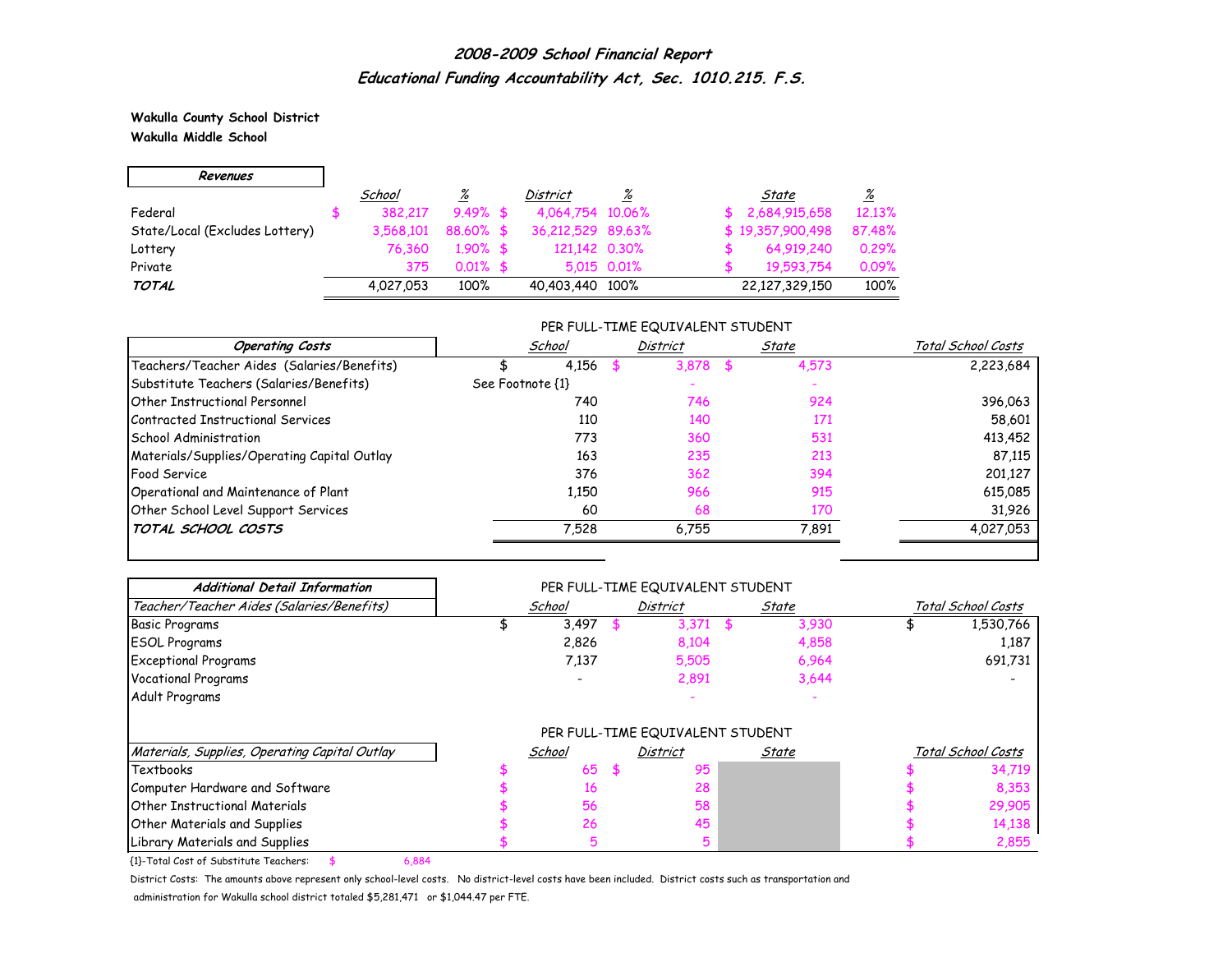**Wakulla County School District**

÷.

## **Shadeville Elementary**

 $\mathsf{r}$ 

| Revenues                       |           |              |                   |             |                  |                 |
|--------------------------------|-----------|--------------|-------------------|-------------|------------------|-----------------|
|                                | School    | <u>%</u>     | <b>District</b>   | %           | State            | $\frac{\%}{\%}$ |
| Federal                        | 574.563   | $13.71\%$ \$ | 4,064,754 10,06%  |             | 2,684,915,658    | 12.13%          |
| State/Local (Excludes Lottery) | 3,608,566 | $86.13\%$ \$ | 36,212,529 89,63% |             | \$19,357,900,498 | 87.48%          |
| Lottery                        | 5.005     | $0.12\%$ \$  | 121,142 0.30%     |             | 64,919,240       | 0.29%           |
| Private                        | 1.640     | $0.04\%$ \$  |                   | 5.015 0.01% | 19,593,754       | 0.09%           |
| <b>TOTAL</b>                   | 4,189,774 | 100%         | 40,403,440 100%   |             | 22,127,329,150   | 100%            |

### PER FULL-TIME EQUIVALENT STUDENT

| <b>Operating Costs</b>                      | School           | <b>District</b> |       | State | Total School Costs |
|---------------------------------------------|------------------|-----------------|-------|-------|--------------------|
| Teachers/Teacher Aides (Salaries/Benefits)  | 4,017            |                 | 3.878 | 4,573 | 2,687,058          |
| Substitute Teachers (Salaries/Benefits)     | See Footnote {1} |                 |       |       |                    |
| Other Instructional Personnel               | 504              |                 | 746   | 924   | 337,462            |
| Contracted Instructional Services           | 63               |                 | 140   | 171   | 42,426             |
| <b>School Administration</b>                | 274              |                 | 360   | 531   | 183,519            |
| Materials/Supplies/Operating Capital Outlay | 260              |                 | 235   | 213   | 174,085            |
| <b>Food Service</b>                         | 386              |                 | 362   | 394   | 257,907            |
| Operational and Maintenance of Plant        | 693              |                 | 966   | 915   | 463,872            |
| Other School Level Support Services         | 65               |                 | 68    | 170   | 43,445             |
| TOTAL SCHOOL COSTS                          | 6,262            |                 | 6.755 | 7,891 | 4,189,774          |

| <b>Additional Detail Information</b>          | PER FULL-TIME EQUIVALENT STUDENT |        |    |                                  |                          |       |                    |                    |  |  |  |
|-----------------------------------------------|----------------------------------|--------|----|----------------------------------|--------------------------|-------|--------------------|--------------------|--|--|--|
| Teacher/Teacher Aides (Salaries/Benefits)     |                                  | School |    | <b>District</b>                  |                          | State | Total School Costs |                    |  |  |  |
| <b>Basic Programs</b>                         |                                  | 3,559  |    | 3,371                            | $\overline{\phantom{a}}$ | 3,930 |                    | 1,980,688          |  |  |  |
| <b>ESOL Programs</b>                          |                                  | 4,271  |    | 8,104                            |                          | 4,858 |                    | 2,093              |  |  |  |
| <b>Exceptional Programs</b>                   |                                  | 6,288  |    | 5,505                            |                          | 6,964 |                    | 704,277            |  |  |  |
| <b>Vocational Programs</b>                    |                                  |        |    | 2,891                            |                          | 3,644 |                    |                    |  |  |  |
| Adult Programs                                |                                  |        |    |                                  |                          |       |                    |                    |  |  |  |
|                                               |                                  |        |    | PER FULL-TIME EQUIVALENT STUDENT |                          |       |                    |                    |  |  |  |
| Materials, Supplies, Operating Capital Outlay |                                  | School |    | <b>District</b>                  |                          | State |                    | Total School Costs |  |  |  |
| Textbooks                                     |                                  | 151    | \$ | 95                               |                          |       |                    | 100,957            |  |  |  |
| Computer Hardware and Software                |                                  | 22     |    | 28                               |                          |       |                    | 14,446             |  |  |  |
| Other Instructional Materials                 |                                  | 46     |    | 58                               |                          |       |                    | 30,605             |  |  |  |
| <b>Other Materials and Supplies</b>           |                                  | 42     |    | 45                               |                          |       |                    | 28,077             |  |  |  |
| Library Materials and Supplies                |                                  | 10     |    | 5                                |                          |       |                    | 6,949              |  |  |  |

{1}-Total Cost of Substitute Teachers: \$ 14,526

District Costs: The amounts above represent only school-level costs. No district-level costs have been included. District costs such as transportation and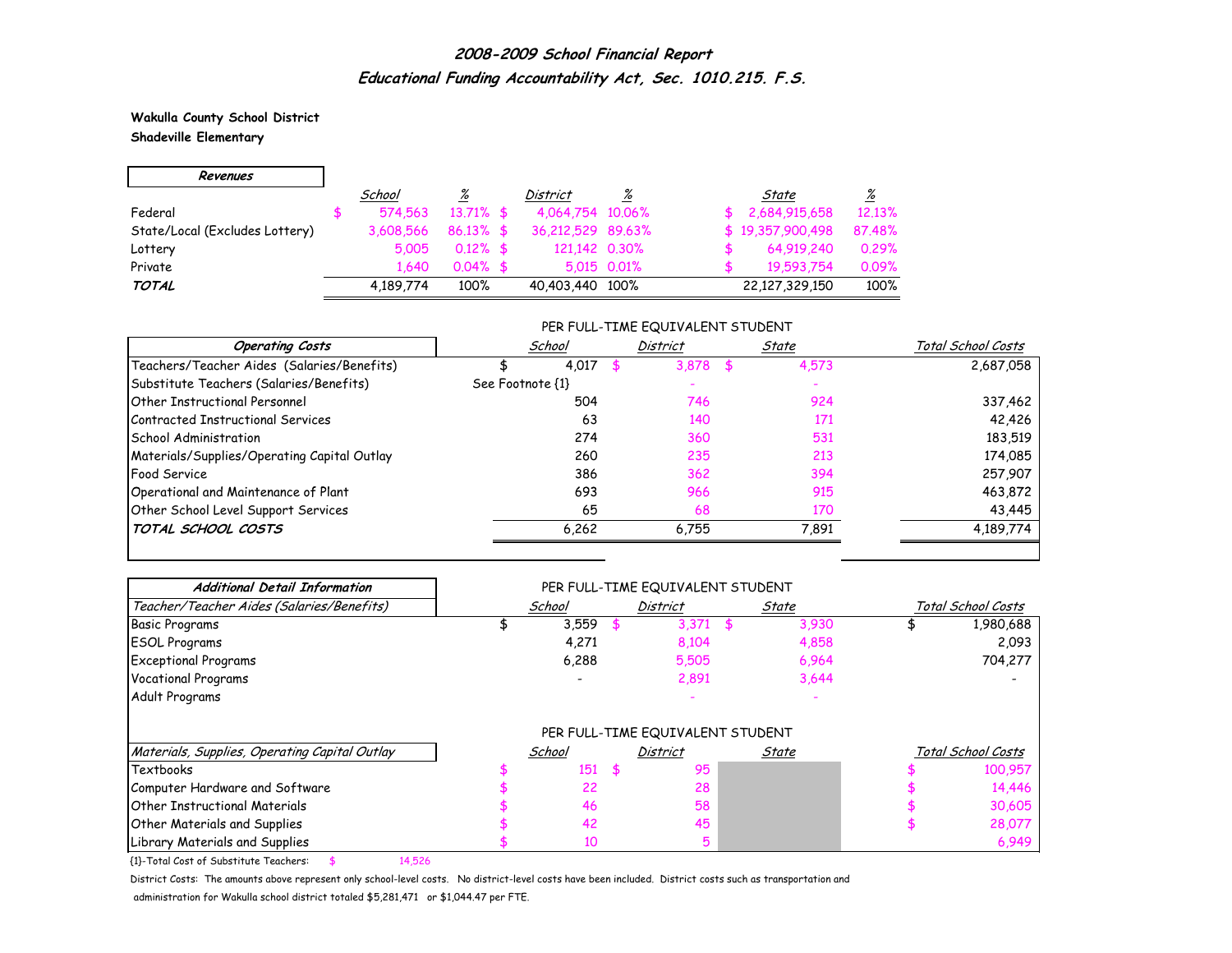**Wakulla County School District Riversink Elementary**

'n

| Revenues                       |           |              |                   |             |                  |                 |
|--------------------------------|-----------|--------------|-------------------|-------------|------------------|-----------------|
|                                | School    | <u>%</u>     | <i>District</i>   | %           | State            | $\frac{\%}{\%}$ |
| Federal                        | 358,867   | $11.69\%$ \$ | 4,064,754 10,06%  |             | 2,684,915,658    | 12.13%          |
| State/Local (Excludes Lottery) | 2.707.256 | 88.20% \$    | 36,212,529 89,63% |             | \$19,357,900,498 | 87.48%          |
| Lottery                        | 2.981     | $0.10\%$ \$  | 121,142 0.30%     |             | 64,919,240       | 0.29%           |
| Private                        | 375       | $0.01\%$ \$  |                   | 5.015 0.01% | 19.593.754       | 0.09%           |
| <b>TOTAL</b>                   | 3.069.479 | 100%         | 40,403,440 100%   |             | 22,127,329,150   | 100%            |

### PER FULL-TIME EQUIVALENT STUDENT

| <b>Operating Costs</b>                      | School           |    | <b>District</b> | State | Total School Costs |
|---------------------------------------------|------------------|----|-----------------|-------|--------------------|
| Teachers/Teacher Aides (Salaries/Benefits)  | 3.593            |    | 3,878           | 4,573 | 1,555,688          |
| Substitute Teachers (Salaries/Benefits)     | See Footnote {1} |    |                 |       |                    |
| <b>Other Instructional Personnel</b>        | 789              |    | 746             | 924   | 341,726            |
| Contracted Instructional Services           | 235              |    | 140             | 171   | 101,566            |
| School Administration                       | 398              |    | 360             | 531   | 172,121            |
| Materials/Supplies/Operating Capital Outlay | 449              |    | 235             | 213   | 194,378            |
| Food Service                                | 437              |    | 362             | 394   | 189,068            |
| Operational and Maintenance of Plant        | 1,128            |    | 966             | 915   | 488,385            |
| Other School Level Support Services         |                  | 61 | 68              | 170   | 26,547             |
| TOTAL SCHOOL COSTS                          | 7.090            |    | 6.755           | 7,891 | 3,069,479          |

| <b>Additional Detail Information</b>          | PER FULL-TIME EQUIVALENT STUDENT |        |    |                                  |     |       |                    |                    |  |  |  |
|-----------------------------------------------|----------------------------------|--------|----|----------------------------------|-----|-------|--------------------|--------------------|--|--|--|
| Teacher/Teacher Aides (Salaries/Benefits)     |                                  | School |    | District                         |     | State | Total School Costs |                    |  |  |  |
| <b>Basic Programs</b>                         |                                  | 3,204  |    | 3,371                            | \$. | 3,930 |                    | 1,169,368          |  |  |  |
| <b>ESOL Programs</b>                          |                                  |        |    | 8,104                            |     | 4,858 |                    |                    |  |  |  |
| <b>Exceptional Programs</b>                   |                                  | 5,681  |    | 5,505                            |     | 6,964 |                    | 386,320            |  |  |  |
| <b>Vocational Programs</b>                    |                                  |        |    | 2,891                            |     | 3,644 |                    |                    |  |  |  |
| Adult Programs                                |                                  |        |    |                                  |     |       |                    |                    |  |  |  |
|                                               |                                  |        |    | PER FULL-TIME EQUIVALENT STUDENT |     |       |                    |                    |  |  |  |
| Materials, Supplies, Operating Capital Outlay |                                  | School |    | <b>District</b>                  |     | State |                    | Total School Costs |  |  |  |
| Textbooks                                     |                                  | 305    | £. | 95                               |     |       |                    | 132,054            |  |  |  |
| Computer Hardware and Software                |                                  | 4      |    | 28                               |     |       |                    | 1,903              |  |  |  |
| Other Instructional Materials                 |                                  | 89     |    | 58                               |     |       |                    | 38,614             |  |  |  |
| <b>Other Materials and Supplies</b>           |                                  | 50     |    | 45                               |     |       |                    | 21,807             |  |  |  |
| Library Materials and Supplies                |                                  |        |    |                                  |     |       |                    |                    |  |  |  |

 ${1}$ -Total Cost of Substitute Teachers: \$

District Costs: The amounts above represent only school-level costs. No district-level costs have been included. District costs such as transportation and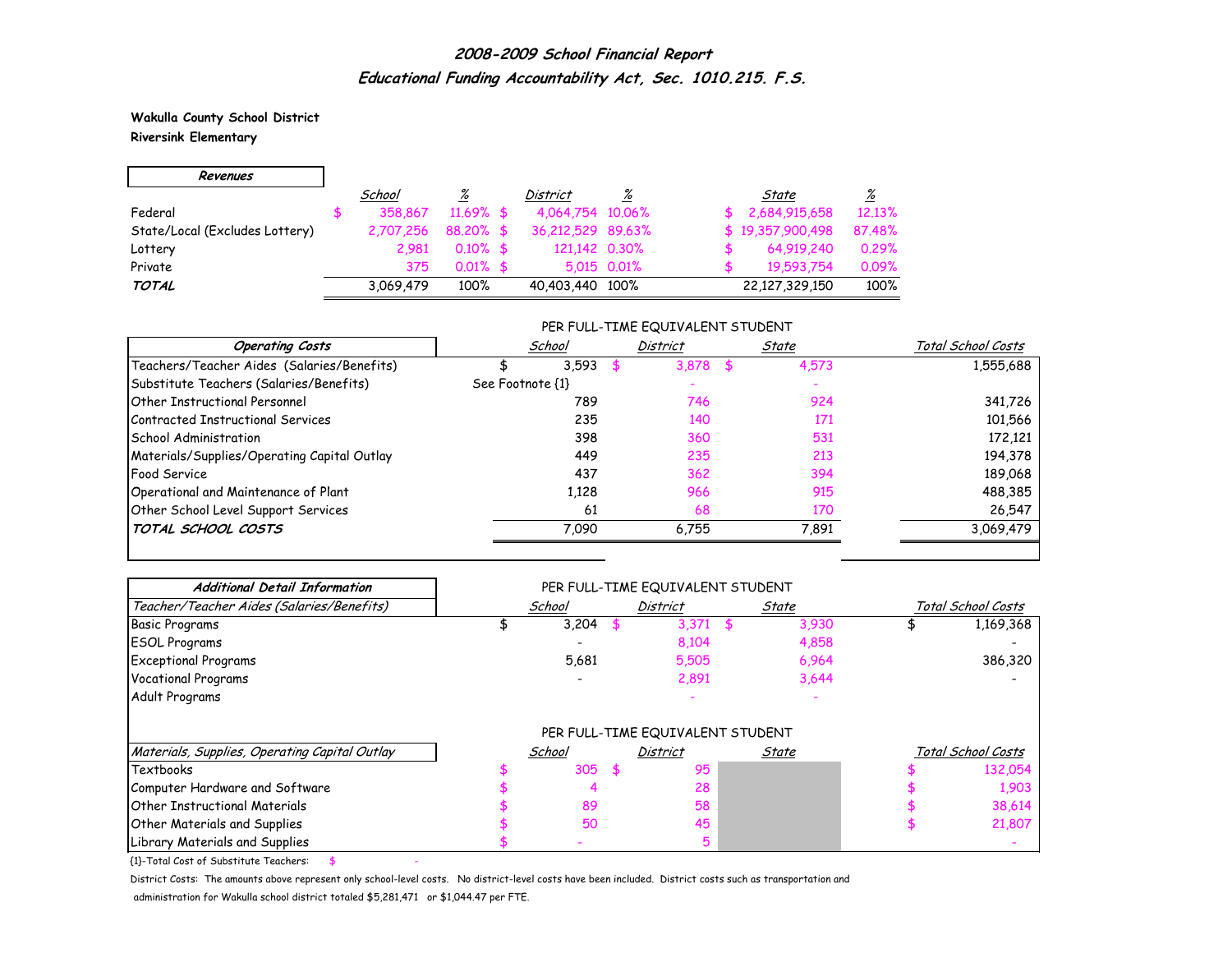**Wakulla County School District WEC Pre-K**

| Revenues                       |           |                 |                   |             |                  |                 |
|--------------------------------|-----------|-----------------|-------------------|-------------|------------------|-----------------|
|                                | School    | $\frac{\%}{\%}$ | <b>District</b>   | %           | State            | $\frac{\%}{\%}$ |
| Federal                        | 154,443   | $8.31\%$ \$     | 4,064,754 10,06%  |             | 2,684,915,658    | 12.13%          |
| State/Local (Excludes Lottery) | 1,699,288 | $91.43\%$ \$    | 36,212,529 89,63% |             | \$19,357,900,498 | 87.48%          |
| Lottery                        | 4.559     | $0.25%$ \$      | 121,142 0.30%     |             | 64,919,240       | 0.29%           |
| Private                        | 375       | $0.02\%$ \$     |                   | 5.015 0.01% | 19.593.754       | 0.09%           |
| <b>TOTAL</b>                   | 1,858,665 | 100%            | 40,403,440 100%   |             | 22,127,329,150   | 100%            |

### PER FULL-TIME EQUIVALENT STUDENT

| <b>Operating Costs</b>                      | School           | <b>District</b> | State | Total School Costs |
|---------------------------------------------|------------------|-----------------|-------|--------------------|
| Teachers/Teacher Aides (Salaries/Benefits)  | 4,039            | 3,878           | 4,573 | 1,131,025          |
| Substitute Teachers (Salaries/Benefits)     | See Footnote {1} |                 |       |                    |
| Other Instructional Personnel               | 966              | 746             | 924   | 270,576            |
| Contracted Instructional Services           | 201              | 140             | 171   | 56,144             |
| <b>School Administration</b>                | 53               | 360             | 531   | 14,897             |
| Materials/Supplies/Operating Capital Outlay | 161              | 235             | 213   | 45.114             |
| Food Service                                | 224              | 362             | 394   | 62,854             |
| Operational and Maintenance of Plant        | 902              | 966             | 915   | 252,547            |
| Other School Level Support Services         | 91               | 68              | 170   | 25,508             |
| TOTAL SCHOOL COSTS                          | 6,637            | 6.755           | 7.891 | 1,858,665          |

| <b>Additional Detail Information</b>          |        | PER FULL-TIME EQUIVALENT STUDENT |          |                                  |       |       |                    |                    |
|-----------------------------------------------|--------|----------------------------------|----------|----------------------------------|-------|-------|--------------------|--------------------|
| Teacher/Teacher Aides (Salaries/Benefits)     | School |                                  | District |                                  | State |       | Total School Costs |                    |
| <b>Basic Programs</b>                         |        |                                  |          | 3,371                            |       | 3,930 |                    |                    |
| <b>ESOL Programs</b>                          |        |                                  |          | 8,104                            |       | 4,858 |                    |                    |
| <b>Exceptional Programs</b>                   |        | 4,039                            |          | 5,505                            |       | 6,964 |                    | 1,131,025          |
| <b>Vocational Programs</b>                    |        |                                  |          | 2,891                            |       | 3,644 |                    |                    |
| Adult Programs                                |        |                                  |          |                                  |       |       |                    |                    |
|                                               |        |                                  |          | PER FULL-TIME EQUIVALENT STUDENT |       |       |                    |                    |
| Materials, Supplies, Operating Capital Outlay |        | School                           |          | District                         |       | State |                    | Total School Costs |
| Textbooks                                     |        | 9.                               |          | 95                               |       |       |                    | 2,498              |
| Computer Hardware and Software                |        |                                  |          | 28                               |       |       |                    | 396                |
| <b>Other Instructional Materials</b>          |        | 83                               |          | 58                               |       |       |                    | 23,192             |
| <b>Other Materials and Supplies</b>           |        | 68                               |          | 45                               |       |       |                    | 19,028             |
| Library Materials and Supplies                |        |                                  |          |                                  |       |       |                    |                    |

 ${1}$ -Total Cost of Substitute Teachers: \$

District Costs: The amounts above represent only school-level costs. No district-level costs have been included. District costs such as transportation and